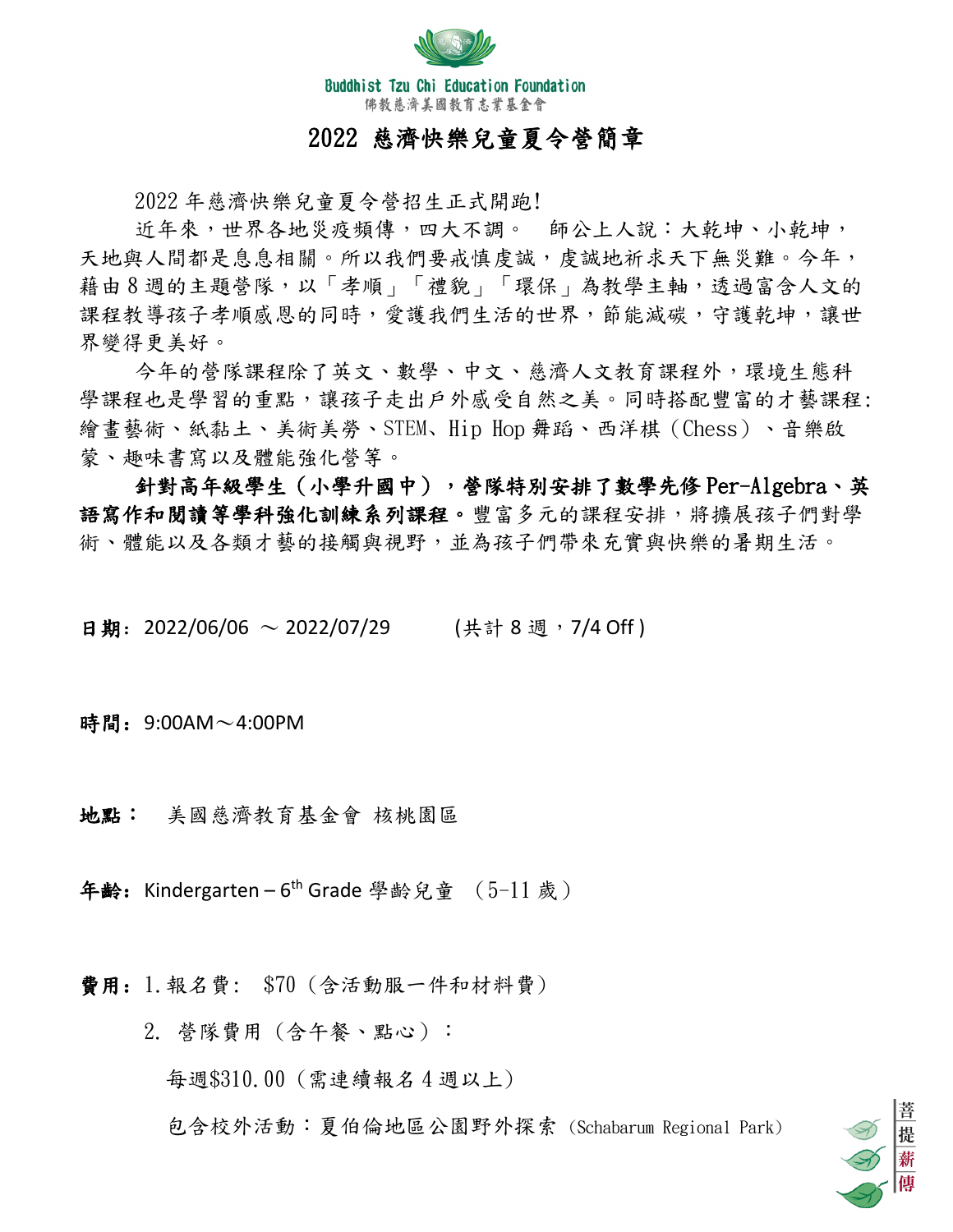

3. 一次報名 8 週特別優惠減免 \$100。

4. 慈濟學校學生報名減免\$50。

5. 一次報名兩位學員的家庭第二位學費減免 \$50。

6. 課前及課後照顧 (8:00 am-9:00 am, 4:00pm-6:00pm): 每週 \$50

\*\*Subject to change (夏令營保留更改權利) \*\*

報名方式:填寫報名表格後,請把表格及支票(抬頭:Tzu Chi)郵寄至慈濟教育核 桃園區或親臨付款:

Buddhist Tzu Chi Education Foundation

1920 S. Brea Canyon Cutoff Road

Walnut, CA 91789

Attn: Humanities Department

報名截止日期:2022 年 05 月 20 日(額滿為止)

### 課程內容:

英文詞彙、閱讀、寫作、基礎數學、數學先修、中文、生活禮儀及品格教育、人文 教育、環境生態科學、繪畫、紙黏土、美術美勞、STEM、Hip Hop 舞蹈、西洋棋 (Chess)、戲劇、音樂啟蒙以及體能強化營等。

報名專線: 909-895-2125 分機 #3013 或 #3011 即日起報名。

Email: liqi shao@tzuchi.us or ben\_tu@tzuchi.us

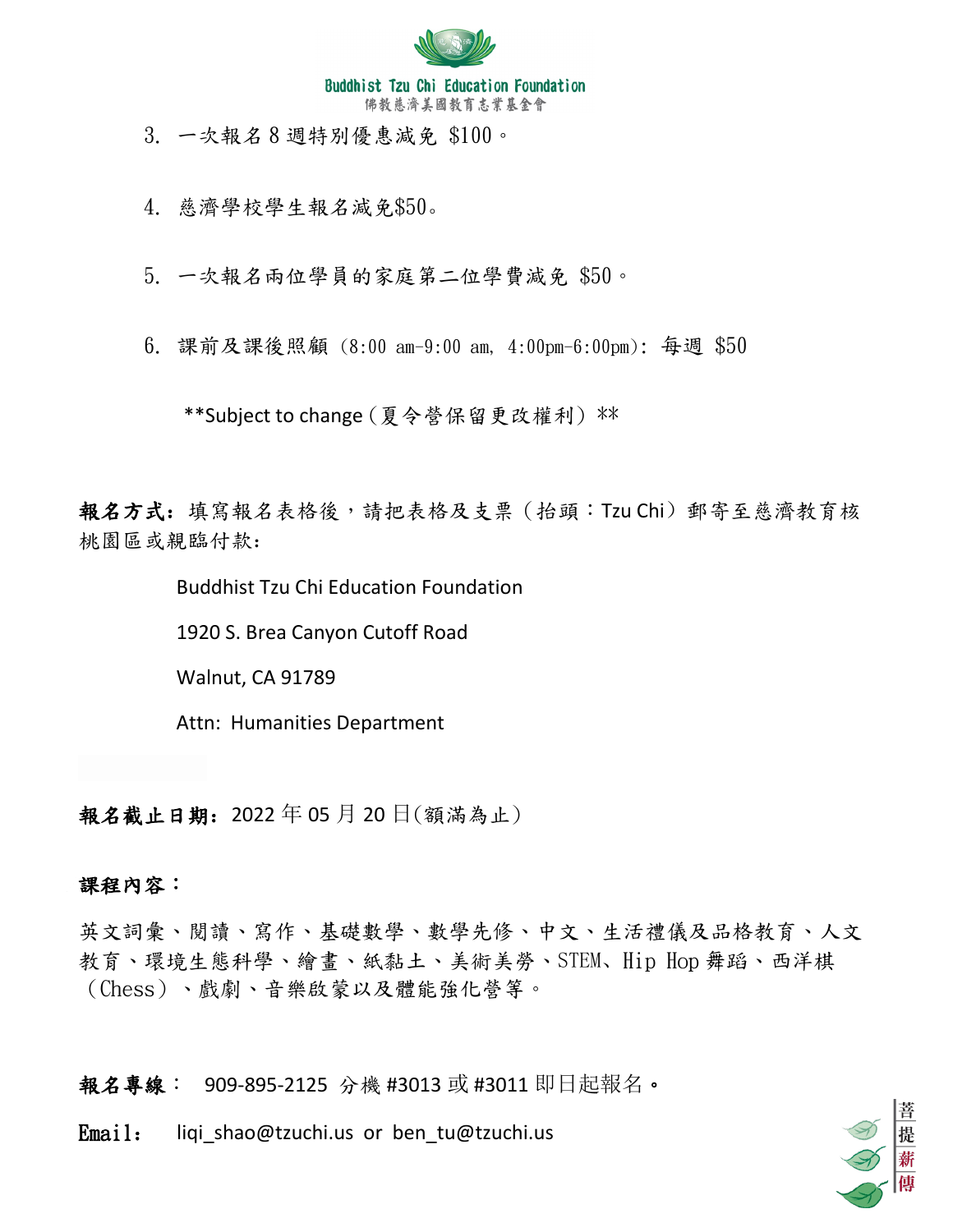

# **2022 Tzu Chi Happy Summer Camp**

Welcome to 2022 Tzu Chi Happy Summer Camp!!!

Aiming at building the concept and practice of **Filial Piety, Gratefulness** and **Environment Friendly**, Tzu Chi Happy Summer Camp provides a fun and humanistic eight-week program teaching children respect, thankfulness, and kindness. Children will have a stimulating and adventure-filled experience as they are encouraged to discover and to challenge beyond their existing ability, Chinese traditional manners and social communication skills will be taught throughout the program as well.

Tzu Chi Happy Summer Camp programs include English, Math, Chinese, Character Education, Humanistic Culture, Arts and Crafts, Paper Clay, Hip Hop Dance, STEM, Chess, and PE workshop. Our exciting new Outdoor Eco Education will provide children with an inclusive environment where they could develop their vital critical thinking skills, increase their self-esteem in social settings, and promote inventiveness by making cool hands-on projects.

## **This year, the 5-6th Graders will engage in the new curricula of English Writing, Reading, Pre-Algebra, etc., which help them to prepare the new school year in middle school.**

In our joyful, diverse, and enriching summer camp program, children will learn, explore, and discover their own hobbies, developing their multiple learning ability and building their selfconfidence and self-esteem in their lives.

**Date**:2022/06/06 ~ 2022/07/29 (8 weeks, 7/4 off)

**Time:** Monday  $\sim$  Friday 9:00 am  $\sim$  4:00 pm

**Location:** Buddhist Tzu Chi Education Foundation 1920 S Brea Canyon Cutoff Rd., Walnut, CA 91789

Age: Kindergarten –  $6<sup>th</sup>$  Grade (Age 5-11)

### **Fees**:

1. Registration Fee: \$70 (Includes T-Shirt and material fee)

2. Camp Fee: (includes lunch & snacks)

Summer Camp \$ 310.00 per week (must enroll for at least 4 consecutive weeks) Outdoor activity: Schabarum Regional Park